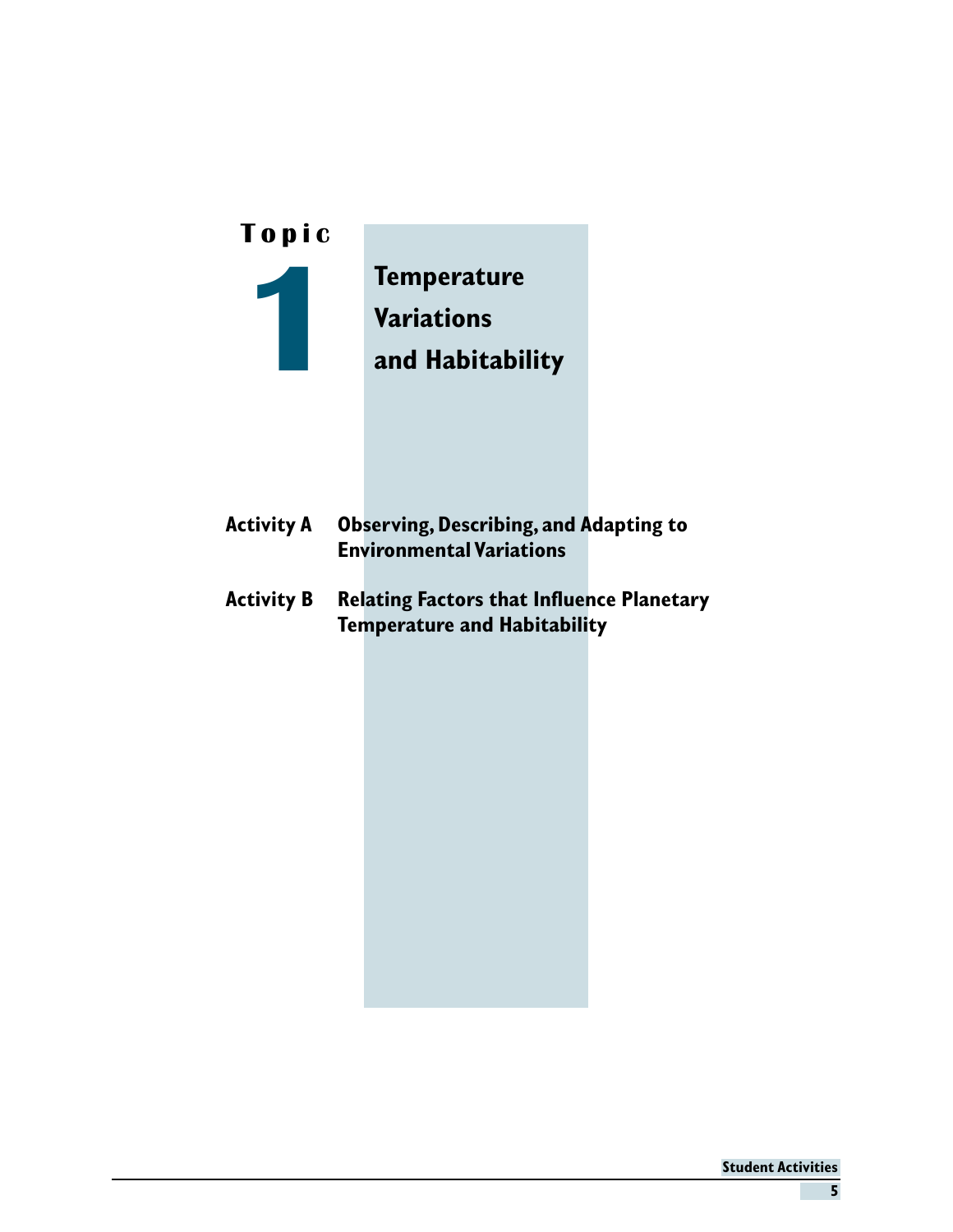### **Considering a Real World Problem**

*Searching for Life in Extreme Environments*

#### The Problem

A wide range of environmental conditions characterizes regions around the globe. What factors or conditions do you think are essential to sustain human life and how do they interact to produce a habitable temperature? What locations on Earth do you think represent the most extreme environmental conditions in which human life can survive? Based on what you have learned and discussed with your classmates, indicate the magnitude of the differences in these environmental conditions.

Consider the extremely high temperatures inhabited by microorganisms in Yellowstone National Park. Are there other extreme environments on Earth where scientists can search for life forms other than human? Based on the ideas discussed in this topic, what are the implications for the existence of life on other planets?

From this initial study of some of the extreme temperatures that exist on Earth and other planets in our solar system, offer your perspective on the types of negative and positive consequences that may occur if adjustments or changes are made to the essential factors or conditions that make Earth a habitable planet.



**Figure 1.1. Wyoming's Yellowstone National Park is one of the most famous geologic landmarks in the United States. In addition to the dramatic canyon landscape, water boils in geysers and hot springs up to 92ºC (198ºF). While such temperature extremes are not hospitable to humans, microorganisms such as bacteria live and grow in these environments.**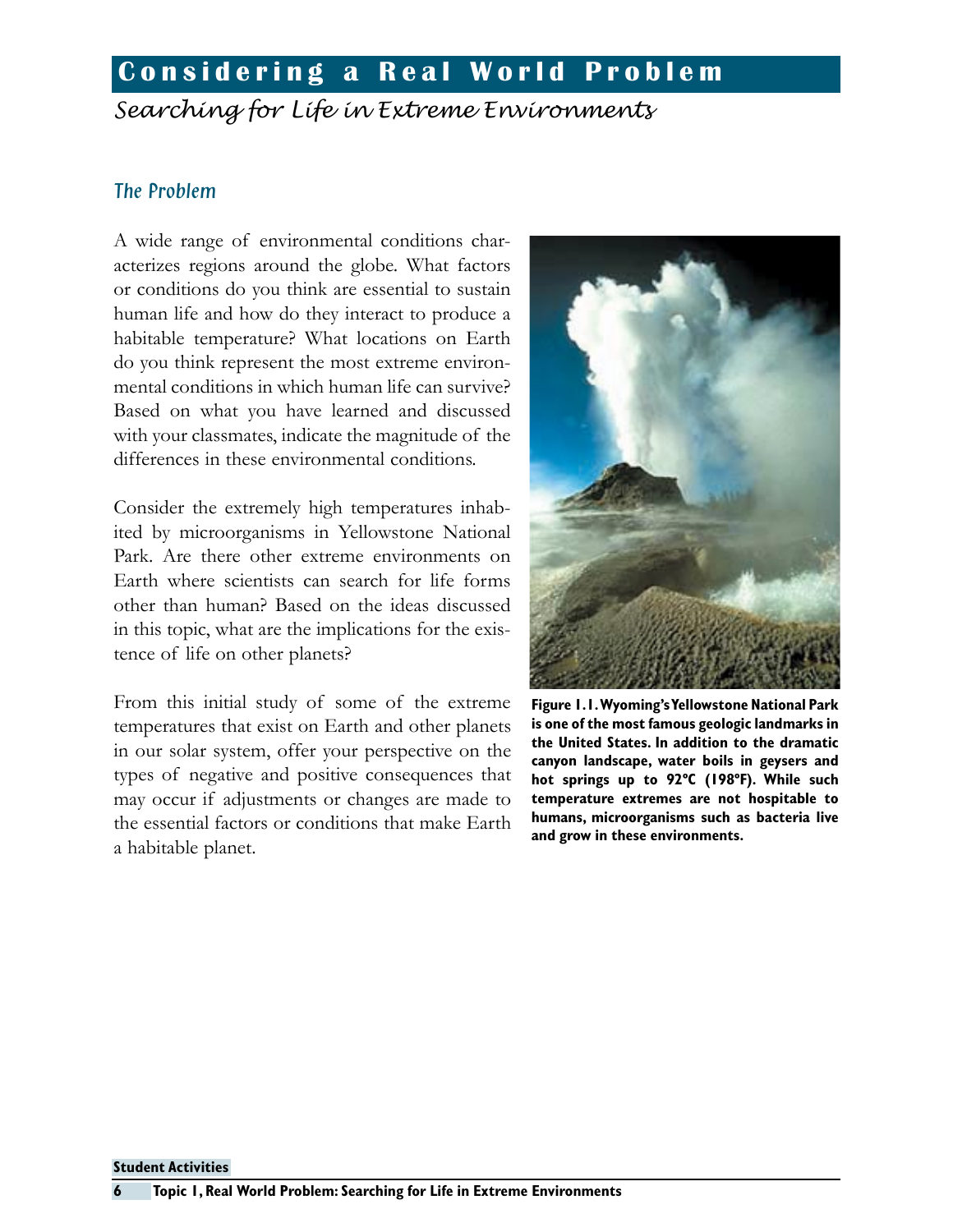### **A c t i v i t y A**

### *Observing, Describing, and Adapting to Environmental Variations*

### Overview

We experience temperature variations where we live. We also know that people around the globe live in environments with conditions different from ours. Environmental conditions that exist on planets within our solar system differ greatly from Earth, even on our closest neighbors, Mars and Venus.

Collectively, the class will decide upon a plan for describing the day, including general observations and specific measurements. Two teams will be set up to describe the indoor and outdoor environments. Several instruments will be available to collect data. Data is to be recorded and compared. The References provide data on environmental conditions at other Earth locales and planets in our solar system. These will be used to discuss temperature ranges that exist, their relation to habitability, and ways to adapt to these conditions.

### Learning Objectives

- $\checkmark$  Identify a minimum of five factors useful in describing local environmental conditions.
- $\checkmark$  State the range of temperature variability on the earth.
- $\checkmark$  State the range of temperature variability within our solar system.
- $\checkmark$  Explain the connections among quality of life on Earth, temperature variability, and the environment.

### Relevance

How do humans modify their environment to make it more livable or habitable? This is an important question as it concerns the resources needed to adapt to environmental conditions. It also relates to the consequences on human health and economic productivity if we cannot make necessary adjustments. Finally, this question is connected to human exploration of other inhospitable planets and our ability to adapt to these environments using scientific inventions.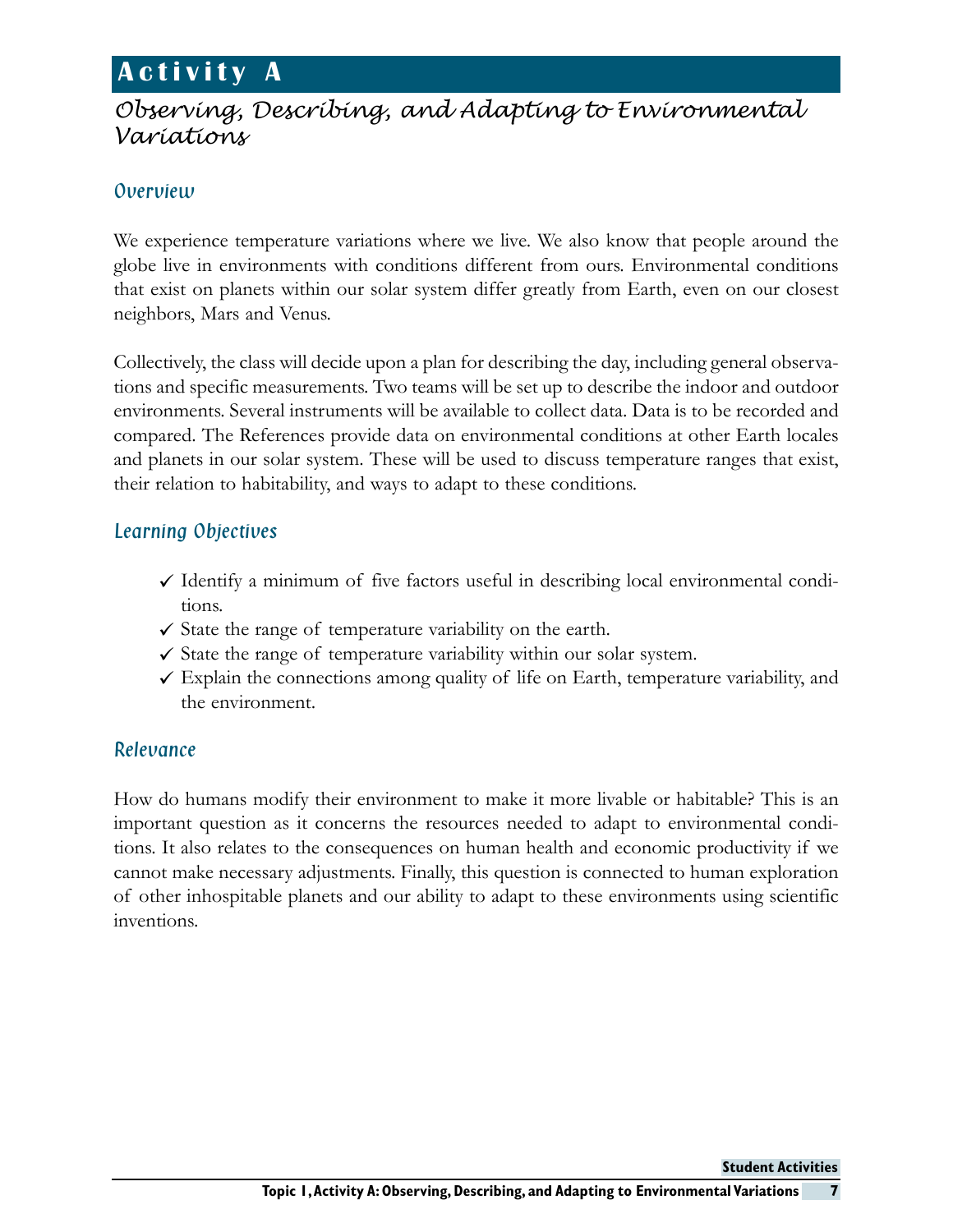### **Investigation Activity A**

### *Observing, Describing, and Adapting to Environmental Variations*

### **Materials**

Access to the outdoors, instruments to measure weather phenomena (thermometers, barometers, anemometers, etc.), images of Earth and other planets that represent temperature extremes.

### **Methods**

#### **Preliminary Discussion and Planning**

- 1. Determine a plan for describing the indoor and outdoor environment by identifying the observations to make, as well as measurements needed to quantify your descriptive statements.
- 2. Divide into two investigation teams, one to study the indoor environment and the other outdoors.

#### **Observations**

- 1. Take 15 minutes to make your observations and collect measurements.
- 2. Record your data on the Data Sheet: Observing and Describing the Day.

#### **Data Analysis, Comparisons, and Consensus**

- 1. Exchange observations in class. Are there differences or similarities? What is the magnitude of the differences, if any?
- 2. Discuss: How do humans modify their environment to make it more livable?
- 3. Study the Reference viewgraphs of sites in the Sahara and the Antarctic.
- 4. Discuss: What if this activity were moved to these locales? How do we adapt to these environments?
- 5. Study the References of the atmospheric and surface features of Earth and other planets.
- 6. Discuss: What are the temperature ranges? Magnitude of differences? Why is Earth special to humans?

### **Investigation Notebook**

- 1. Your plan for taking measurements that describe the day.
- 2. Data Sheet: Observing and Describing the Day.
- 3. Questions: Observing and Describing the Day.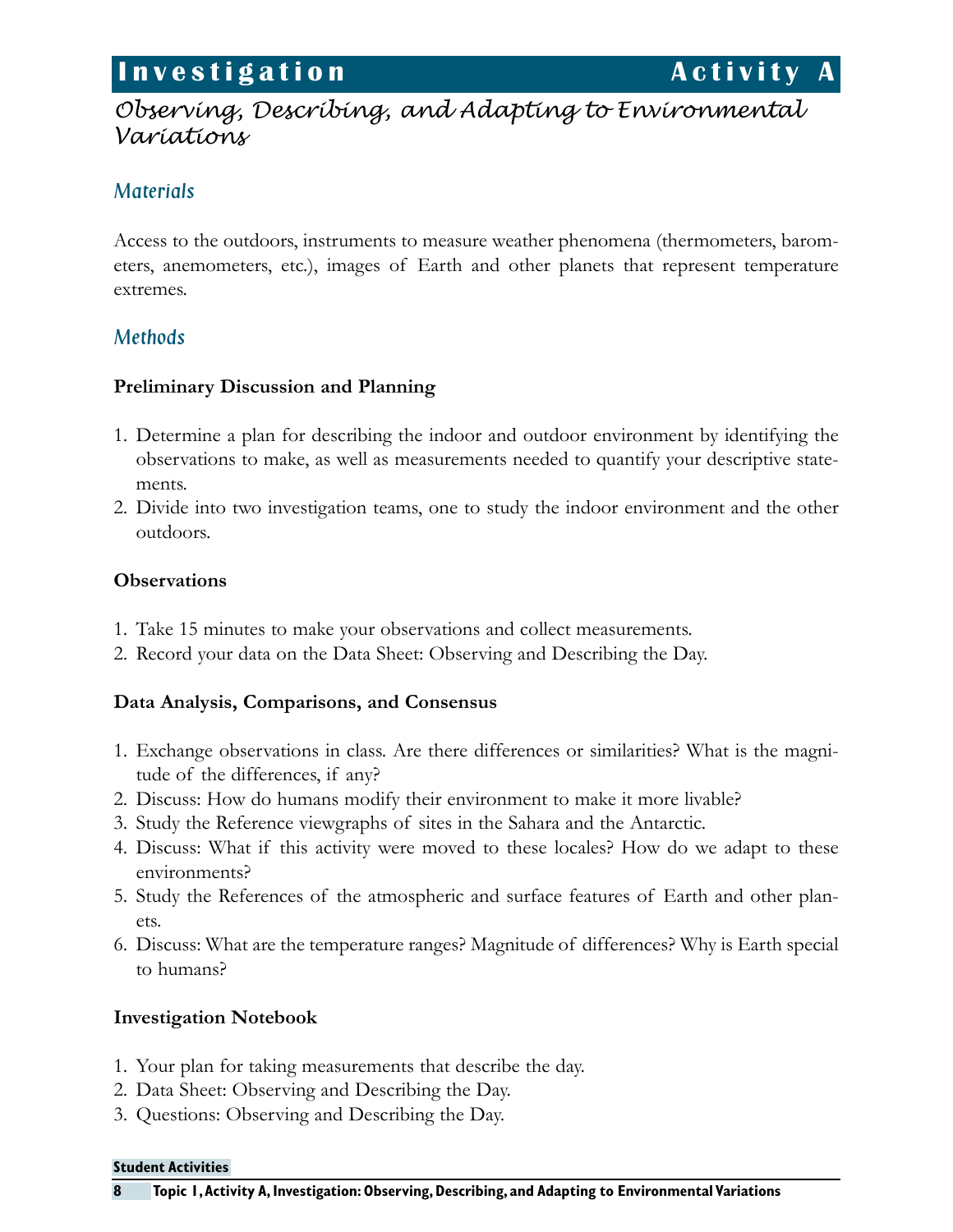### **Data Sheet Activity**

### *Observing and Describing the Day*



#### Task

In a few moments, part of the class will go outside with the goal of describing the conditions they encounter outdoors. They will want to make as complete a description as possible. The other part of the class will remain in the classroom and describe the conditions there as completely as possible. Before separating, the class should decide which factors they will investigate and measure, and any precautions that should be taken to ensure accuracy.

Break up into groups of five students each. Each group of students must decide in 10 minutes how they will go about describing the conditions of their assigned location. After they have decided what they would like to describe, they will determine what tools they may need and ask the teacher for those tools.

All the groups will then go to their respective locations and make their observations. Record these observations in the table below. In each box write the type of measurement being taken and record the observation. For example, if you are outside and observe cloudy sky conditions with your sight, your box can read: Eyeball Sky Conditions/Cloudy. When the groups reassemble in the classroom, each group will present its description to the class.

#### **Location**

Circle the location your group is observing: **Indoor Outdoor**

### **Observations**

| Student 1 | Student 2 | Student 3 | Student 4 | Student 5 |
|-----------|-----------|-----------|-----------|-----------|
|           |           |           |           |           |
|           |           |           |           |           |
|           |           |           |           |           |
|           |           |           |           |           |
|           |           |           |           |           |
|           |           |           |           |           |
|           |           |           |           |           |
|           |           |           |           |           |
|           |           |           |           |           |
|           |           |           |           |           |
|           |           |           |           |           |
|           |           |           |           |           |

**Table 1.1. Observations of Local Conditions**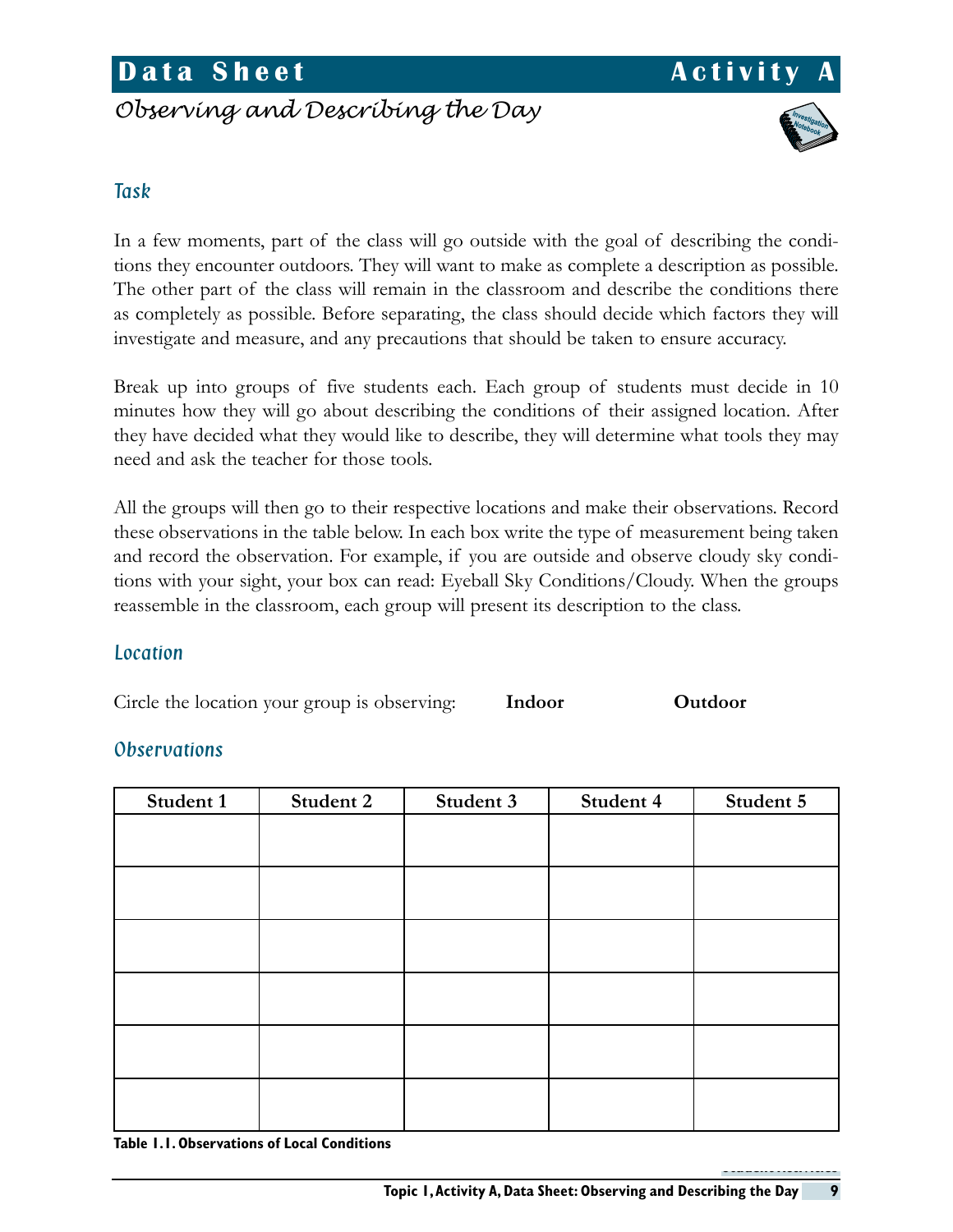**Questions Activity** 

*Observing and Describing the Day*

1. What are the differences and similarities between environmental conditions indoors in the classroom and outdoors? What is the magnitude of the differences?

2. How do humans modify the environment to make it more livable?

3. If this activity were moved to the Sahara or the Antarctic, how could we adapt to those environments?

4. What makes Earth special to humans?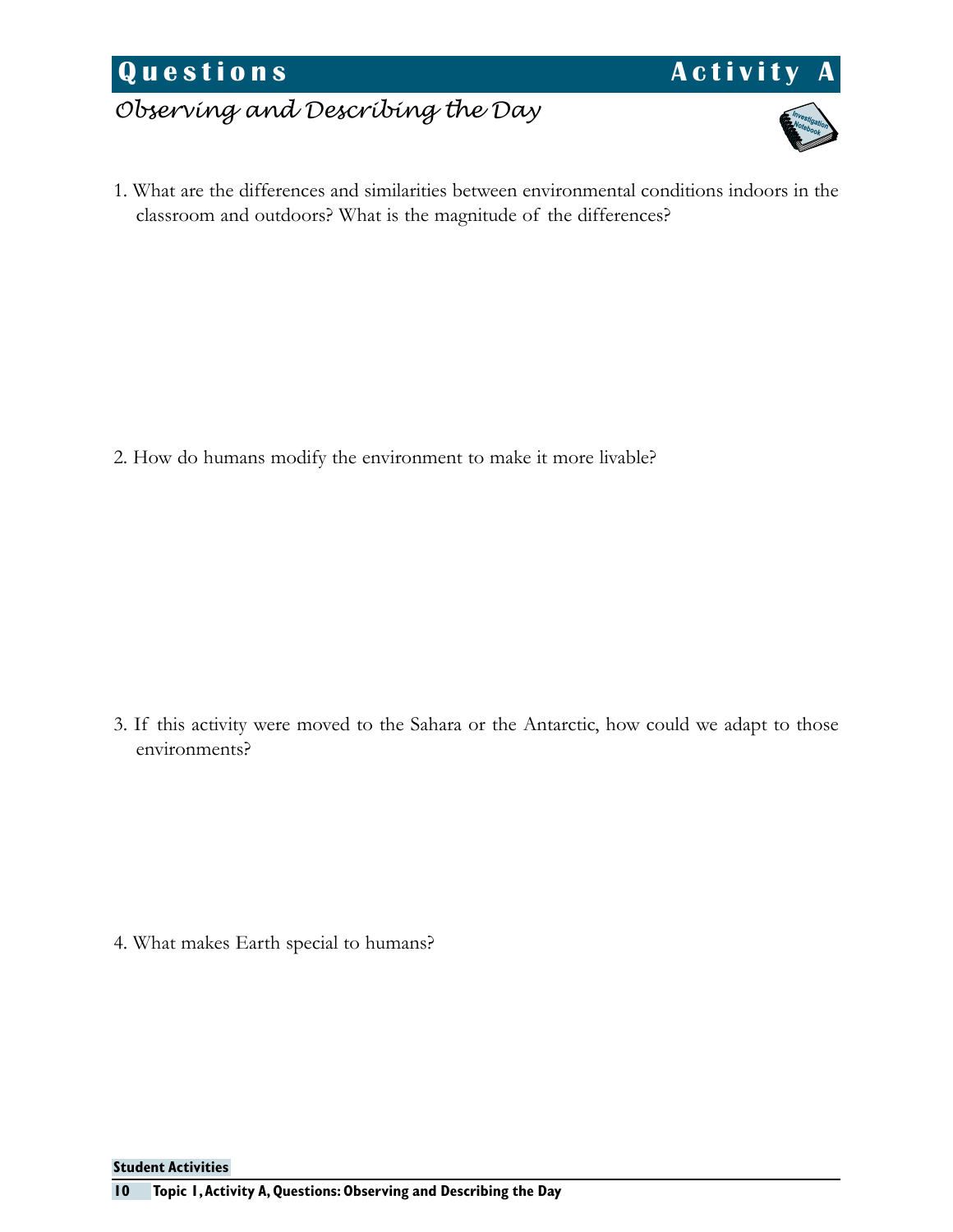5. Consider the temperature differences that exist between Earth and Mars, and Earth and Venus. Do regions exist on Earth that can experience similar high or low temperature differences? Use the map in figure 1.2 below to answer this question. If yes, identify these regions and the temperature ranges. Calculate the magnitude of these temperature differences. For example: Region X's highest recorded temperature was 40 degrees higher than Region Y's lowest recorded temperature. Relate these differences to the temperature differences found between the planets.

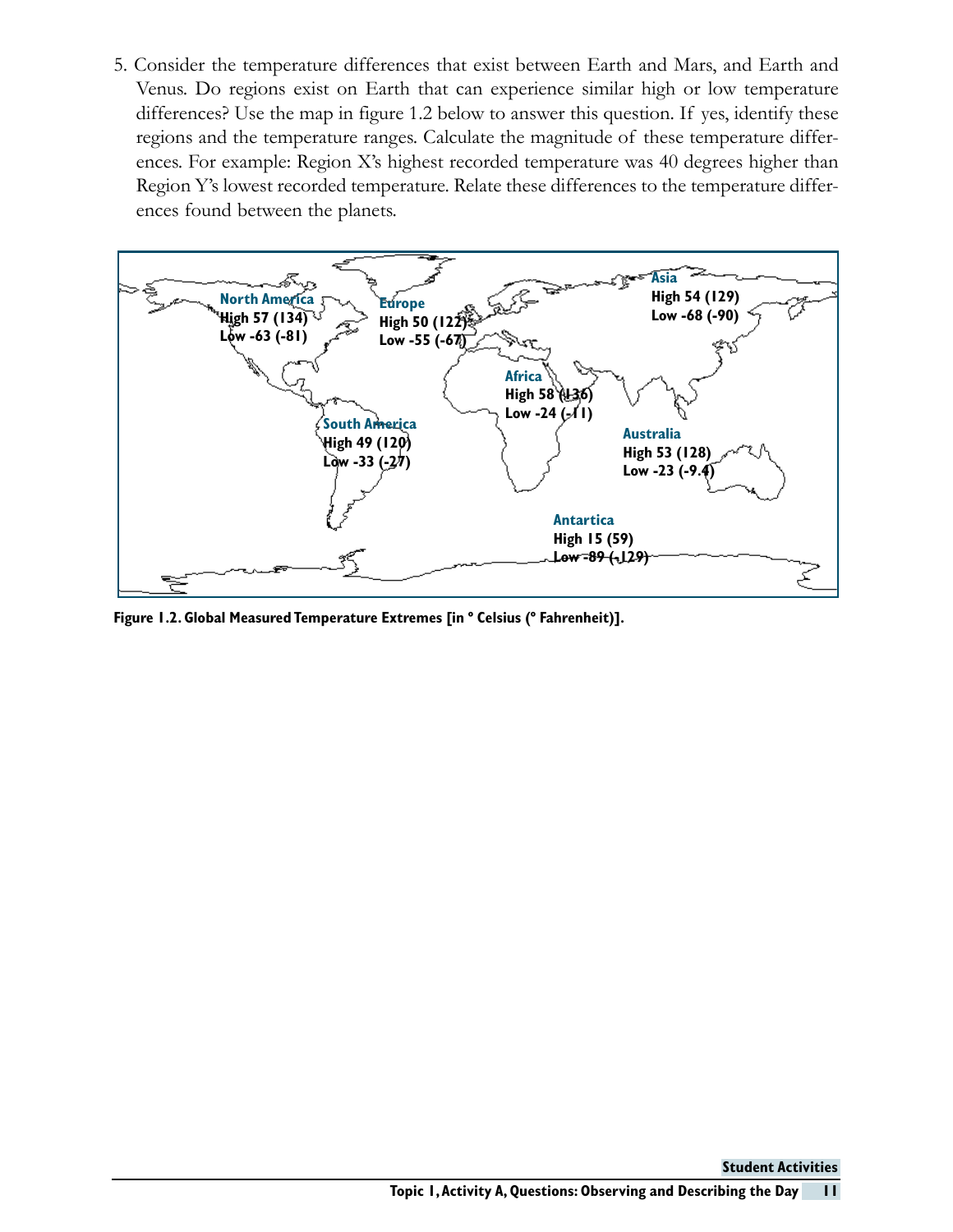**Reference Activity A** 

*The Sahara and the Antarctic*



**Figure 1.3. A view of the Sahara from space.**



**Figure 1.4. Antarctic ice.**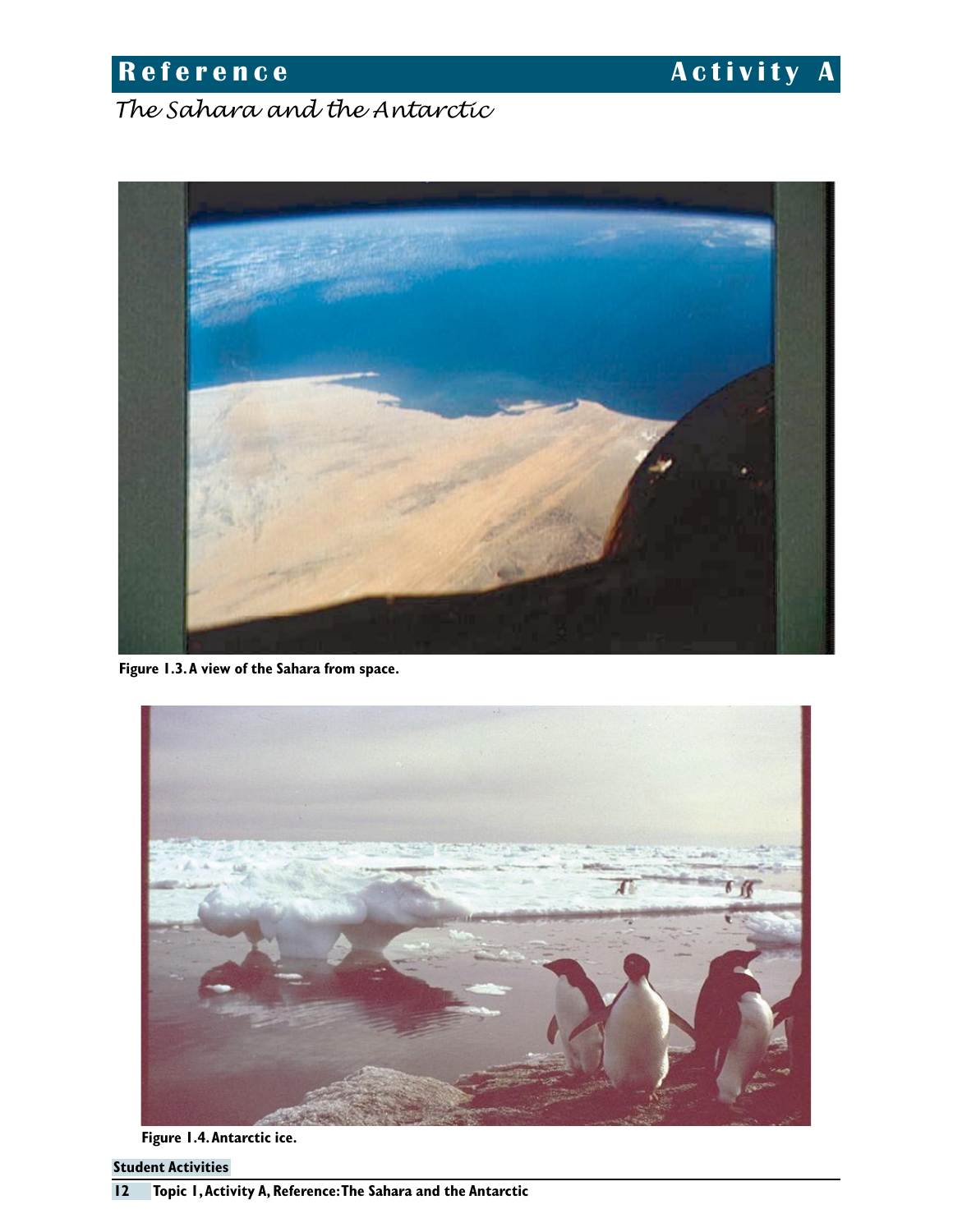### **R e f e r e n c e A c t i v i t y A**

### *Earth, Mars, Venus and Pluto*



**Figure 1.5. Earth.**



**Figure 1.6. Mars.**



**Figure 1.7. Venus.**



**Figure 1.8. Pluto and its moon Charon.**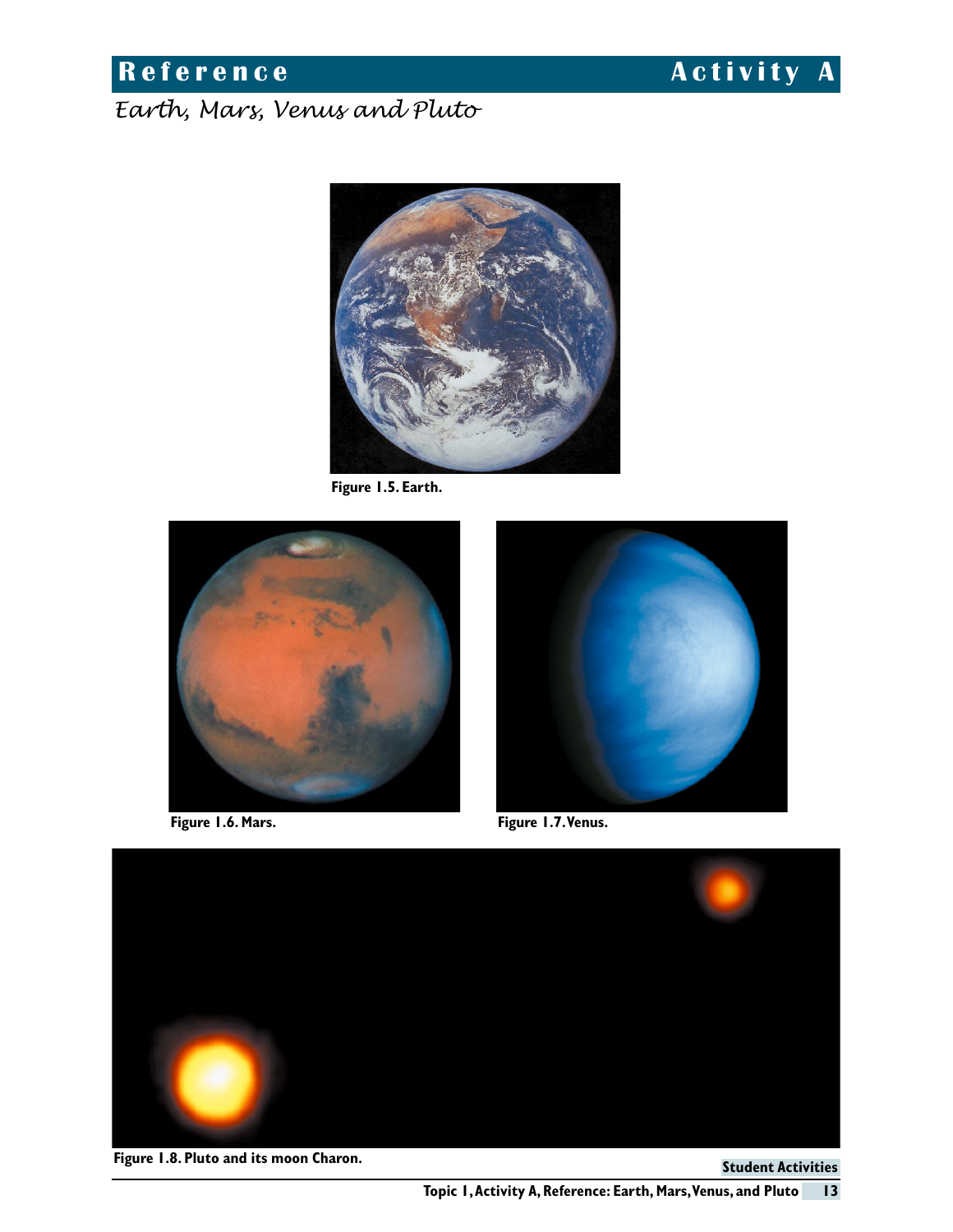## *Comfort Adjustments in Our Solar System*

| Place                   | Average Temperature °C (°F) | Comfort Adjustment ${}^{\circ}C$ ( ${}^{\circ}F$ ) |
|-------------------------|-----------------------------|----------------------------------------------------|
| Sahara Desert           | 32.2(89.9)                  | $-11.2$ (-19.9)                                    |
| Sahara Desert (extreme) | 57.7 (135.9)                | $-36.7(-65.9)$                                     |
| Antarctica              | $-70(-94)$                  | 91(164)                                            |
| Antarctica (extreme)    | $-89.2$ (-128.6)            | 110.2 $(198.6)$                                    |
| Earth                   | 15(59)                      | 7(11)                                              |
| Venus                   | 458 (856)                   | $-437$ ( $-786$ )                                  |
| Mars                    | $-60$ $(-76)$               | 81 (146)                                           |
| Pluto                   | $-223(-370)$                | 244 (440)                                          |

Comfortable Temperature = 21ºC (70ºF)

**Table 1.2. Adjustments to temperature extremes to achieve a "comfortable" temperature.**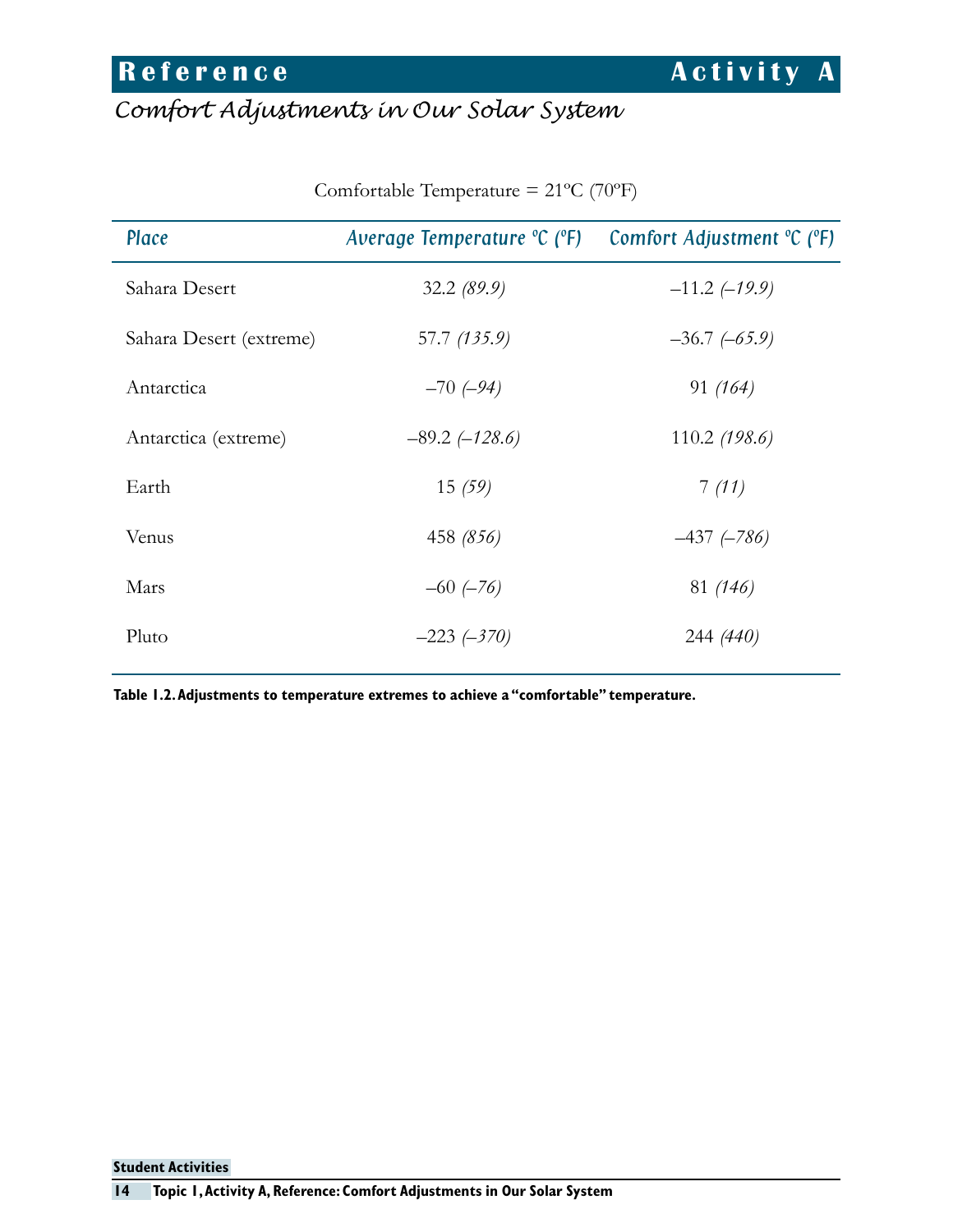### **A c t i v i t y B**

### *Relating Factors that Influence Planetary Temperature and Habitability*

### Overview

Planetary systems have basic inputs and variables that produce average temperature and influence habitability. Some of these inputs and variables have been discussed in the previous activity where you identified certain modifications humans need to do in order to make their immediate environment more comfortable and livable. How these inputs and variables interact is an important step in understanding their influence on planetary temperature and habitability.

Your teacher will divide the class into small teams to construct a "knowledge map" of the essential characteristics or factors of a planet with a habitable climate. Each Knowledge Map represents a group's consensus about the 10 essential factors needed for a habitable planet and the relationships among them.

### Learning Objectives

- $\checkmark$  Give three examples of how humans modify the environment to improve livability.
- $\checkmark$  Identify three factors that may determine the average temperature of a planet.
- $\checkmark$  Identify a minimum of five factors that may determine the habitability of a planet.
- $\checkmark$  State the importance of maintaining habitable temperature on a planet.
- $\checkmark$  Briefly describe the links between two sets of factors of your choosing.

### Relevance

Even under some of the most extreme conditions here on Earth – the Antarctic and the Sahara – humans have been able to make the necessary modifications to live (at least briefly) in these places. As humanity begins to explore other planets in our solar system, the idea of what makes a place habitable takes on a wider meaning, especially when humans begin to set foot in these remote areas.

What determines the habitability of a place? What are the major factors that determine the habitability of a place located anywhere in our solar system? How are these factors related to one another?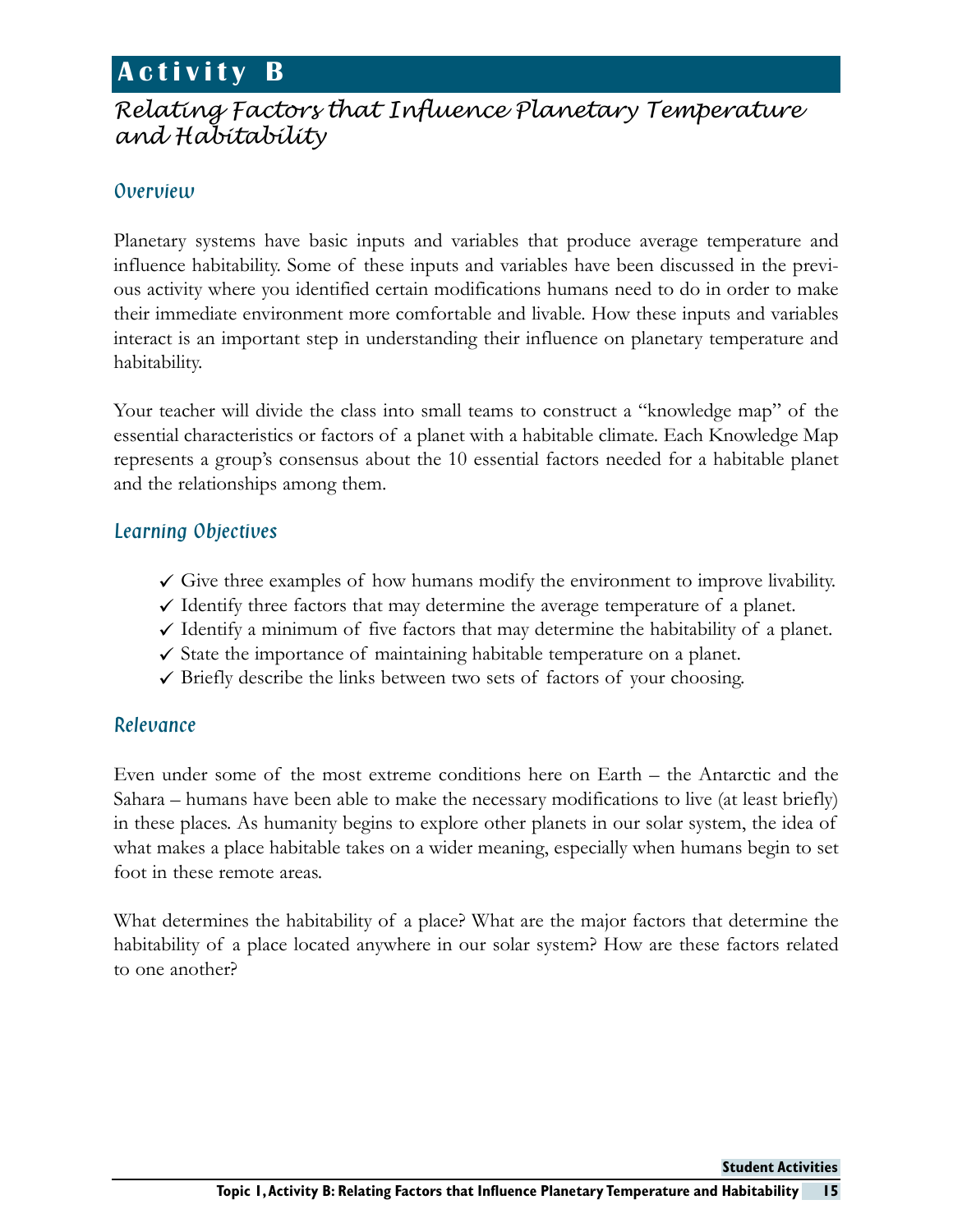### **Investigation Activity B**

### *Relating Factors that Influence Planetary Temperature and Habitability*

### Materials

Post-it™ (or similar) notes, colored linking strips made by cutting index cards lengthwise, large sheets of poster paper, and markers.

### **Methods**

#### **Preliminary Discussion and Planning**

- 1. Each group should select one person as a recorder to diagram the Knowledge Map.
- 2. Discuss and make a list of approximately 10 essential characteristics or factors and then write each characteristic on a separate Post-it™ note at your table.
- 3. Discuss some of the possible relationships among the factors.

### **Preparing the Knowledge Map**

- 1. Group the Post-it<sup>TM</sup> notes that are most closely related together on a large poster sheet.
- 2. Indicate strong relationships using the linking strips. Place these links between the related Post-it<sup>™</sup> notes and write a brief explanation of the relationship next to each link. Be prepared to explain why you chose your characteristics, how they are related, and how they contribute to forming a planet with a habitable climate.

### **Defending the Knowledge Map**

- 1. After each group has completed its Knowledge Map, the groups will be divided into Presenters and Questioners.
- 2. Questioners will be assigned the task of examining the Knowledge Maps of a group. The Presenters will explain their choices and the relationships they have indicated within the Knowledge Map. The Questioners are then free to ask questions about the map or the relationships. A different member of the presenting group should answer each question.
- 3. All Questioners complete a Knowledge Map Assessment Data Sheet as the evaluation for the group they questioned.

### **Investigation Notebook**

- 1. Data Sheet: Knowledge Map.
- 2. Date Sheet: Knowledge Map Assessment.
- 3. Questions: Relating Factors that Influence Planetary Temperature and Habitability.
- 4. Essay: Topic 1: Searching for Life in Extreme Environments.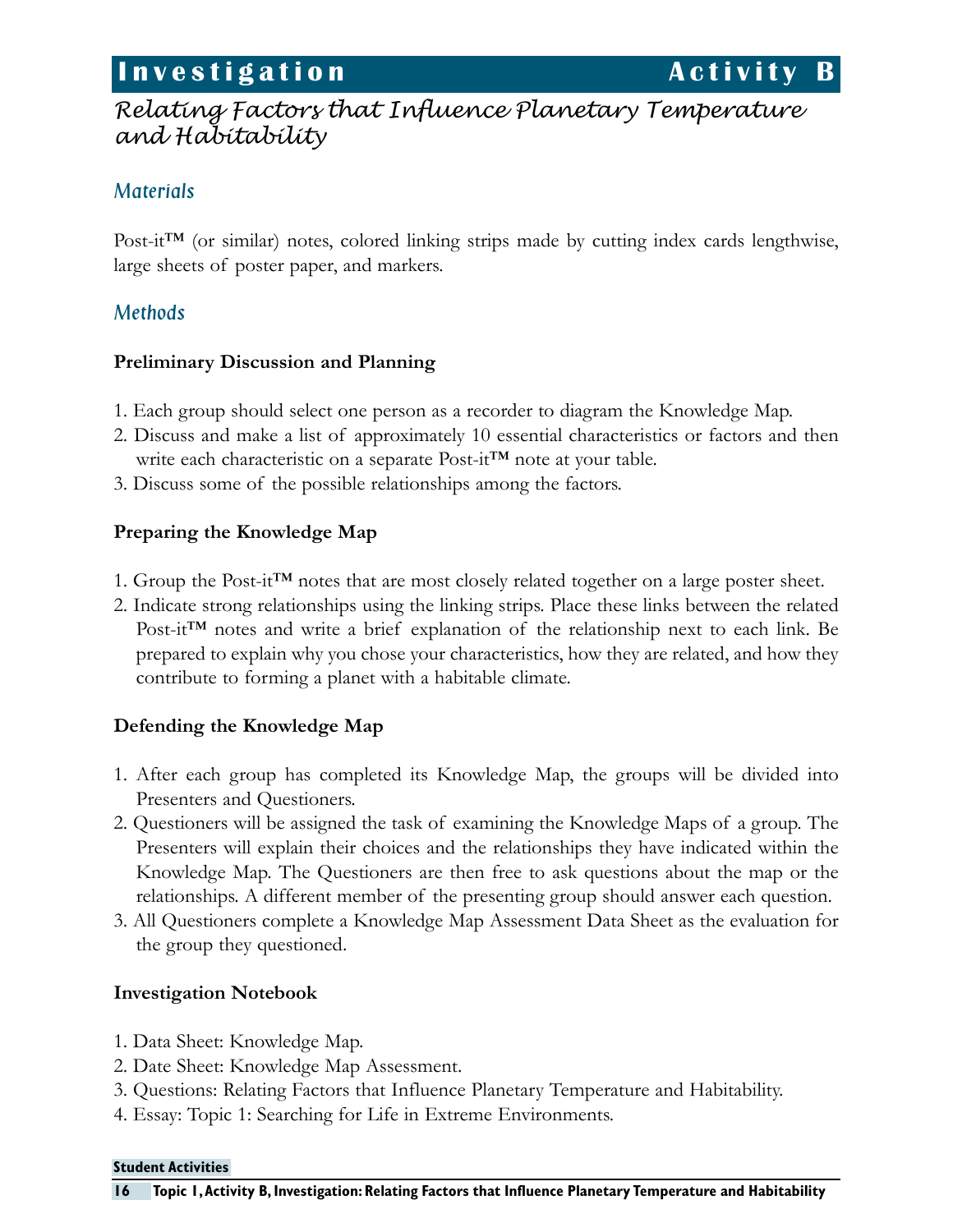

## *Knowledge Map*





Draw a diagram of the Knowledge Map your group created. Label the planetary system inputs, variables, and outputs.

Number the links in your diagram and explain the relationships below.

**17 Student Activities Topic 1, Activity B, Data Sheet: Knowledge Map**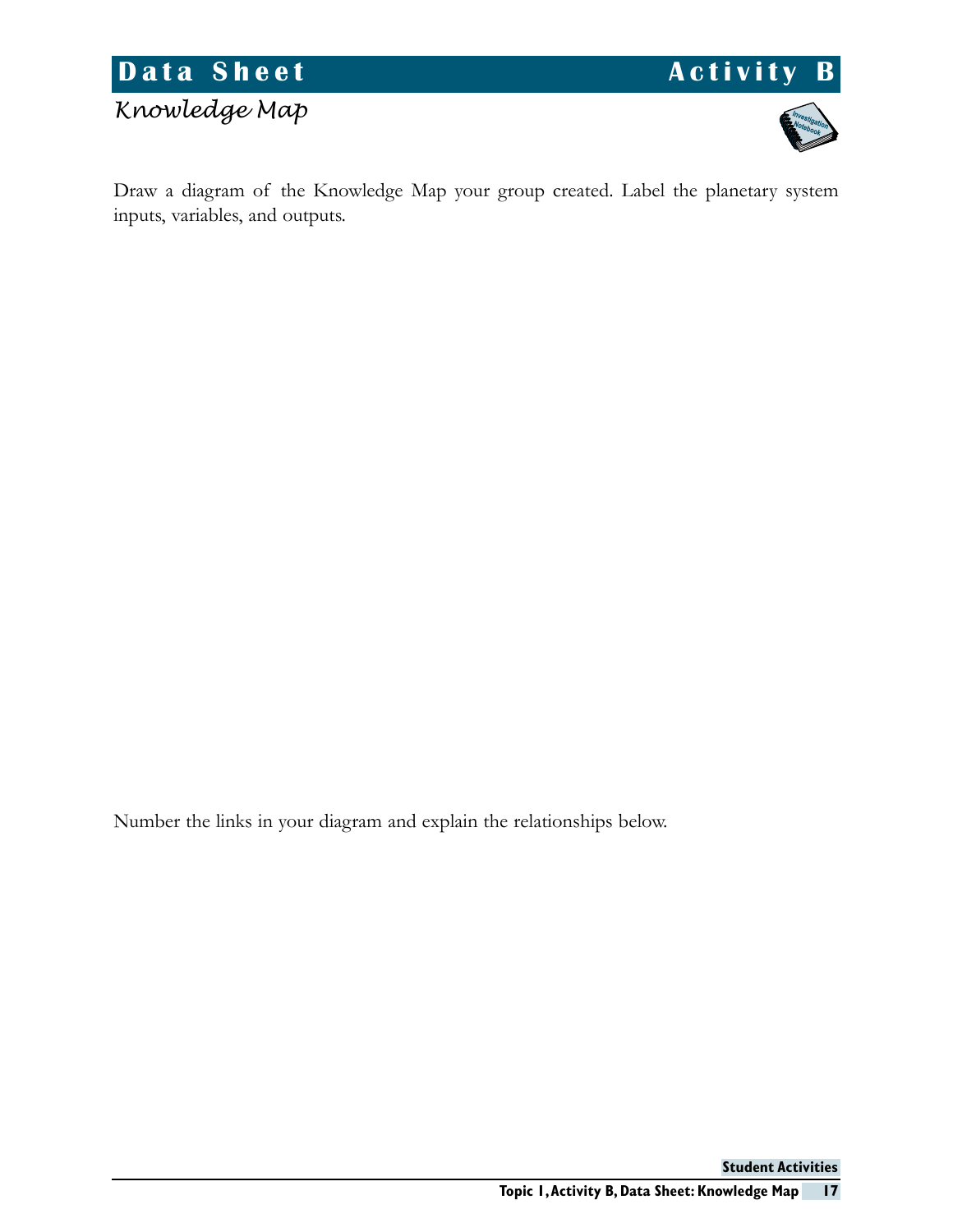# **Data Sheet Activity B**

*Knowledge Map Assessment*



**Presenting Team**

**Questioning Team**

| <b>Evaluation Criteria</b>                                                  | Requirements for the<br>Criteria                                                                                               | <b>Comments</b> | Completed<br>(place $\checkmark$ if<br>criteria met) |
|-----------------------------------------------------------------------------|--------------------------------------------------------------------------------------------------------------------------------|-----------------|------------------------------------------------------|
| A minimum of 10 habit-<br>ability factors selected.                         | factors must<br>All 10<br>relate to habitability for<br>humans.                                                                |                 |                                                      |
| The reason for selection<br>of each factor must be<br>explained adequately. | The group must give a<br>short, valid explanation<br>as to why they selected<br>each factor.                                   |                 |                                                      |
| A minimum of three<br>relationships between<br>factors must be shown.       | There should be three<br>connecting to a maxi-<br>mum of two factors.                                                          |                 |                                                      |
| The<br>nature of each<br>of the links should be<br>explained clearly.       | The group should be<br>able to clearly and accu-<br>rately explain their indi-<br>cated links.                                 |                 |                                                      |
| The overall Knowledge<br>Map should be clear and<br>logical.                | The 10 factors and links<br>should<br>be<br>arranged<br>clearly and logically. The<br>Knowledge Map should<br>be easy to read. |                 |                                                      |

Additional Comments: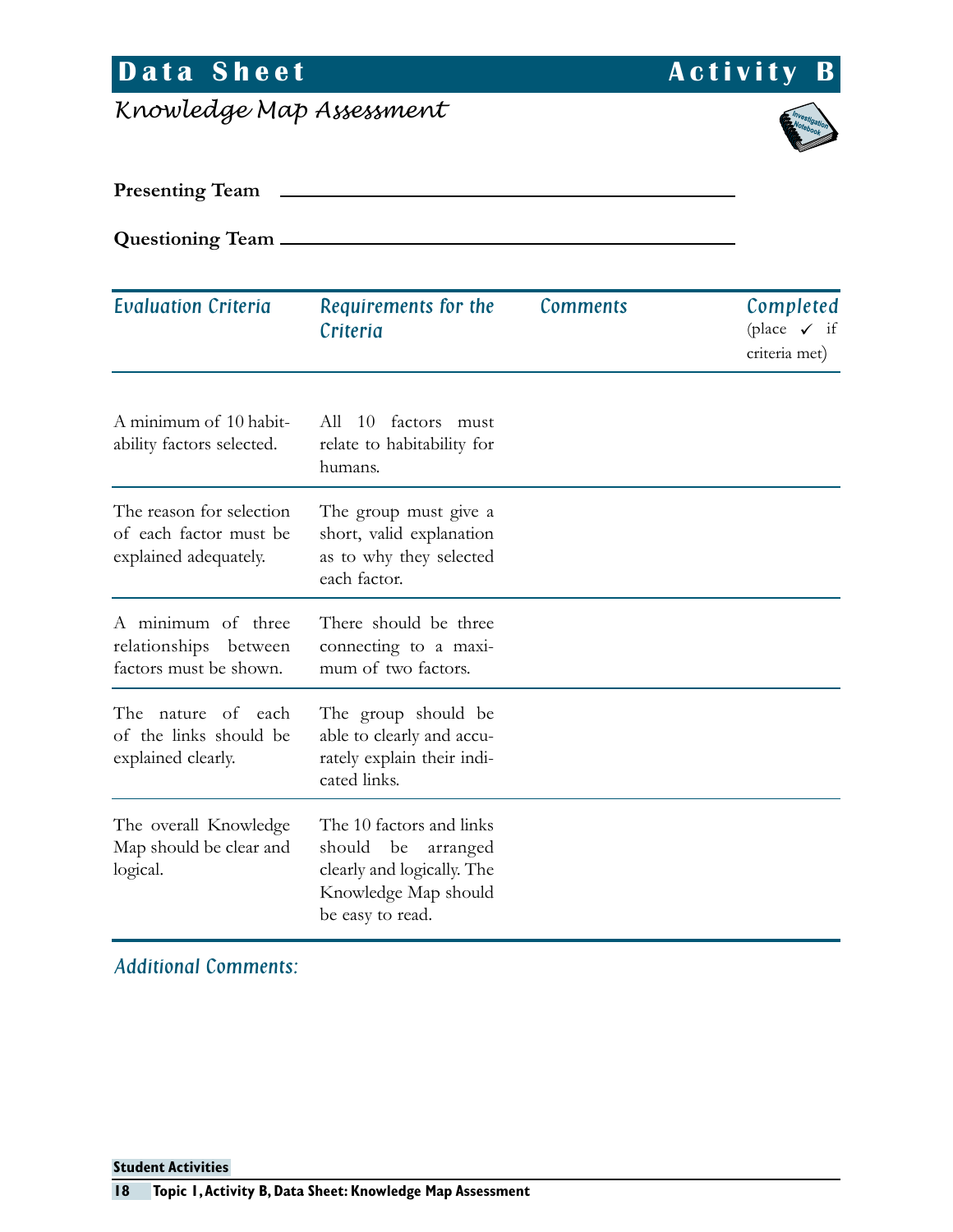**Questions Activity B** 

*Relating Factors that Influence Planetary Temperature and Habitability*



1 .What are some of the factors that determine the habitability of a place?

2. What are some of the essential factors that determine the habitability of a place located anywhere in our solar system?

3. How are these factors related to one another to produce a habitable climate?